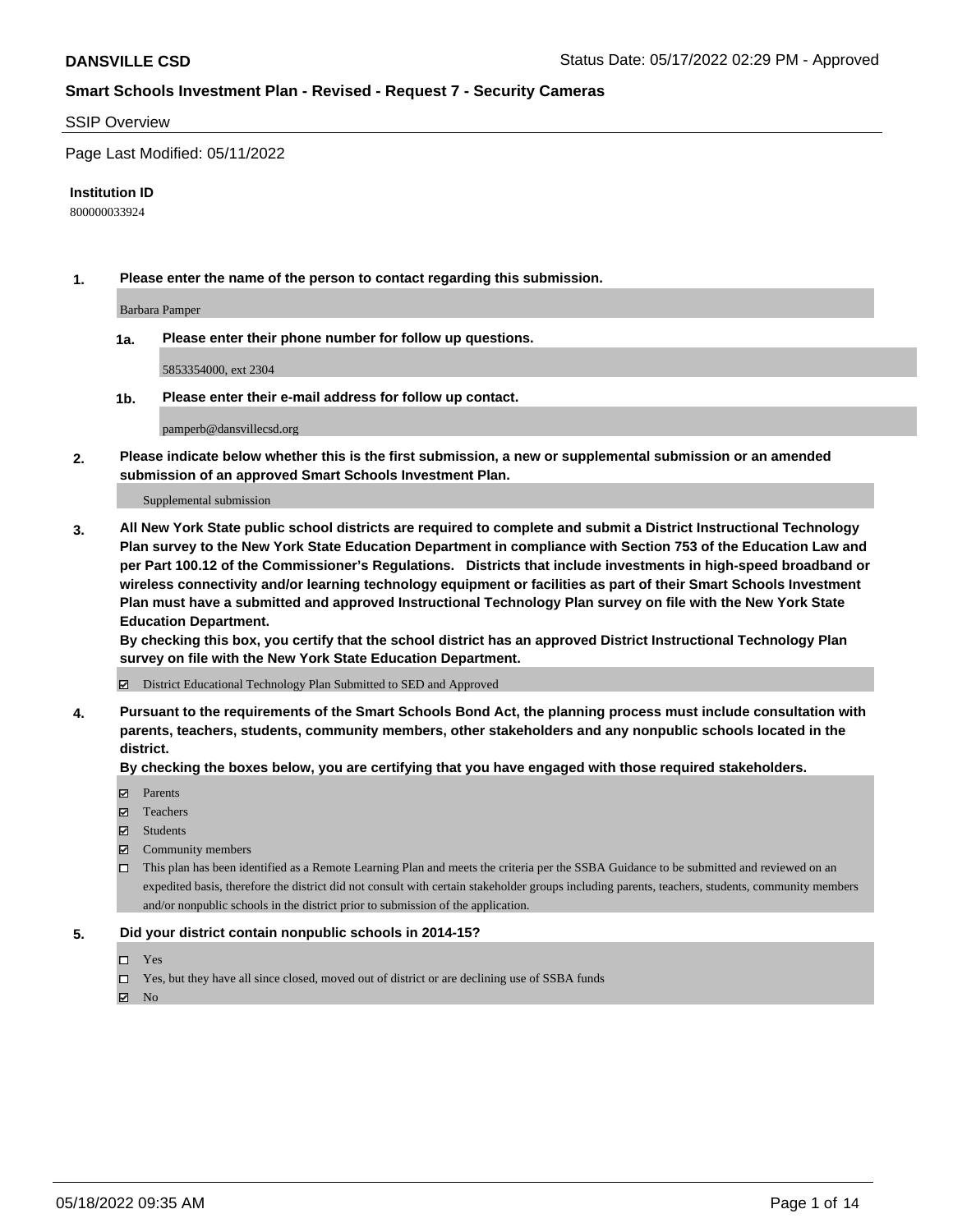### SSIP Overview

Page Last Modified: 05/11/2022

### **6. Certify that the following required steps have taken place by checking the boxes below:**

- The district developed and the school board approved a preliminary Smart Schools Investment Plan.
- $\boxtimes$  The preliminary plan was posted on the district website for at least 30 days. The district included an address to which any written comments on the plan should be sent.
- $\boxtimes$  The school board conducted a hearing that enabled stakeholders to respond to the preliminary plan. This hearing may have occured as part of a normal Board meeting, but adequate notice of the event must have been provided through local media and the district website for at least two weeks prior to the meeting.
- The district prepared a final plan for school board approval and such plan has been approved by the school board.
- $\boxtimes$  The final proposed plan that has been submitted has been posted on the district's website.
- This Plan has been identified as a Remote Learning Plan and meets the criteria per the SSBA Guidance to be submitted and reviewed on an expedited basis, therefore this plan has not met certain stakeholder engagement requirements including, consulting with nonpublic schools in advance of plan submission, having the school board conduct a hearing on the plan and/or posting the plan to the district website for a minimum of 30 days. This district will post the Remote Learning Plan to the district's website upon submission of the application.
- **6a. Please upload the proposed Smart Schools Investment Plan (SSIP) that was posted on the district's website, along with any supporting materials. Note that this should be different than your recently submitted Educational Technology Survey. The Final SSIP, as approved by the School Board, should also be posted on the website and remain there during the course of the projects contained therein.**

SSIP Request 7 Security Cameras.pdf

**6b. Enter the webpage address where the final Smart Schools Investment Plan is posted. The Plan should remain posted for the life of the included projects.**

https://www.dansvillecsd.org/site/handlers/filedownload.ashx?moduleinstanceid=2403&dataid=5803&FileName=SSIP%20Request%207%20Securit y%20Cameras.pdf

**7. Please enter an estimate of the total number of students and staff that will benefit from this Smart Schools Investment Plan based on the cumulative projects submitted to date.**

1,700

**8. An LEA/School District may partner with one or more other LEA/School Districts to form a consortium to pool Smart Schools Bond Act funds for a project that meets all other Smart School Bond Act requirements. Each school district participating in the consortium will need to file an approved Smart Schools Investment Plan for the project and submit a signed Memorandum of Understanding that sets forth the details of the consortium including the roles of each respective district.**

 $\Box$  The district plans to participate in a consortium to partner with other school district(s) to implement a Smart Schools project.

#### **9. Please enter the name and 6-digit SED Code for each LEA/School District participating in the Consortium.**

| Partner LEA/District | <b>ISED BEDS Code</b> |
|----------------------|-----------------------|
| (No Response)        | (No Response)         |

### **10. Please upload a signed Memorandum of Understanding with all of the participating Consortium partners.**

(No Response)

### **11. Your district's Smart Schools Bond Act Allocation is:**

\$1,803,760

# **12. Final 2014-15 BEDS Enrollment to calculate Nonpublic Sharing Requirement**

|            | l Public Enrollment | Nonpublic Enrollment | Total Enrollment | l Nonpublic Percentage |
|------------|---------------------|----------------------|------------------|------------------------|
| Enrollment | .479                |                      | 1.479.00         | 0.00                   |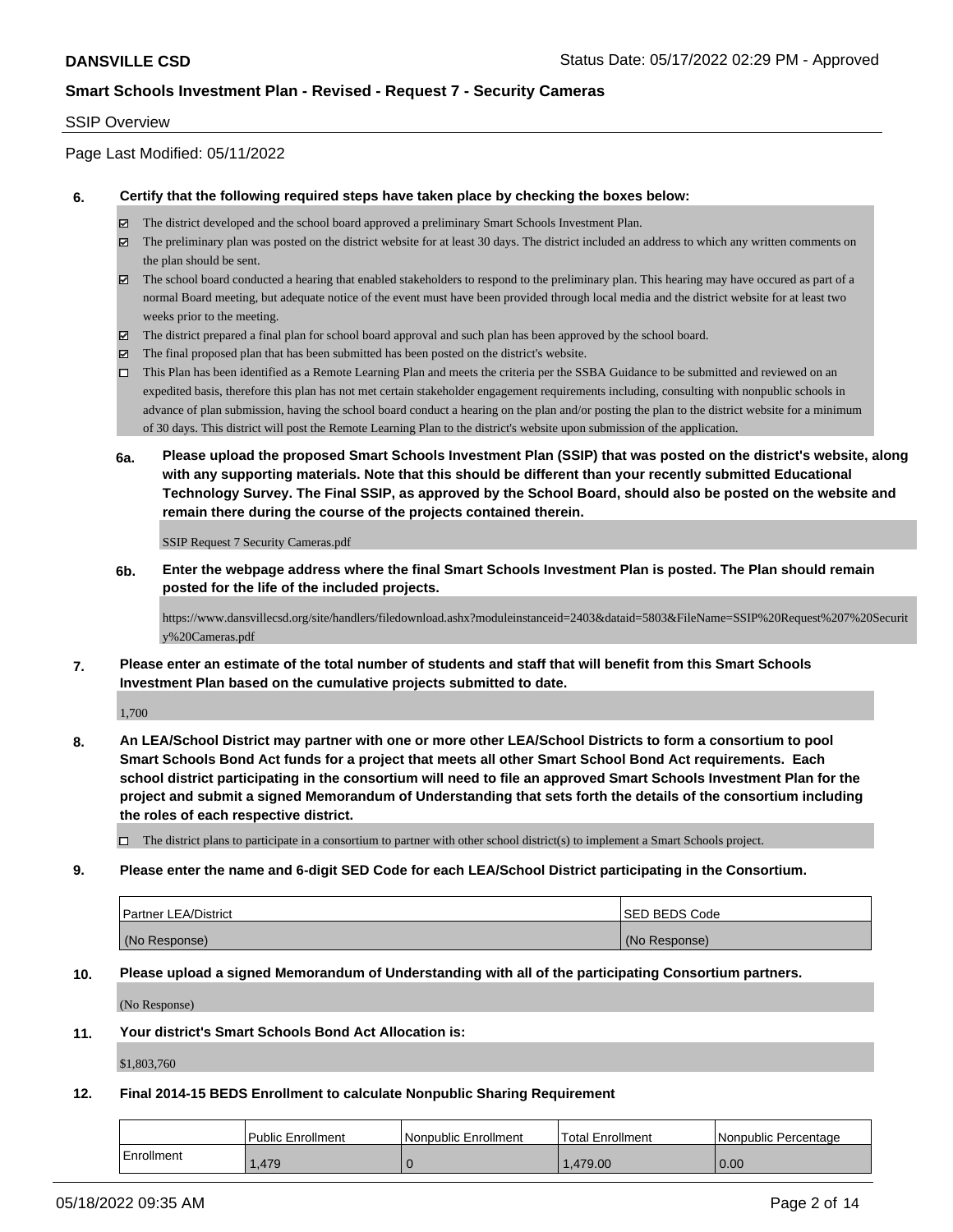# SSIP Overview

Page Last Modified: 05/11/2022

**13. This table compares each category budget total, as entered in that category's page, to the total expenditures listed in the category's expenditure table. Any discrepancies between the two must be resolved before submission.**

|                                            | Sub-Allocations | <b>Expenditure Totals</b> | <b>Difference</b> |
|--------------------------------------------|-----------------|---------------------------|-------------------|
| <b>School Connectivity</b>                 | 0.00            | 0.00                      | 0.00              |
| Connectivity Projects for<br>Communities   | 0.00            | 0.00                      | 0.00              |
| Classroom Technology                       | 0.00            | 0.00                      | 0.00              |
| Pre-Kindergarten Classrooms                | 0.00            | 0.00                      | 0.00              |
| Replace Transportable<br><b>Classrooms</b> | 0.00            | 0.00                      | 0.00              |
| <b>High-Tech Security Features</b>         | 47,609.00       | 47,609.00                 | 0.00              |
| Nonpublic Loan                             | 0.00            | 0.00                      | 0.00              |
| Totals:                                    | 47,609          | 47,609                    | 0                 |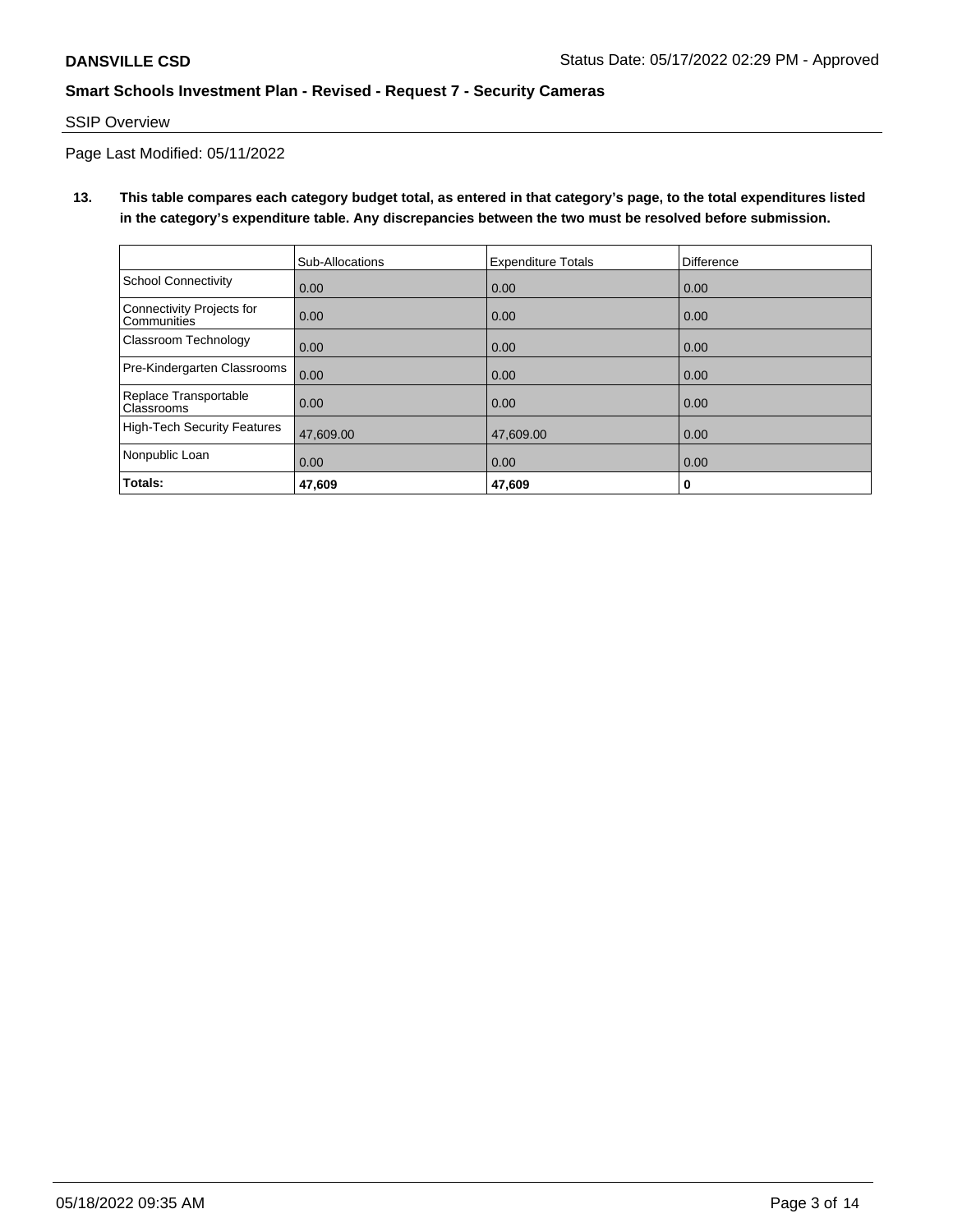### School Connectivity

Page Last Modified: 08/26/2021

- **1. In order for students and faculty to receive the maximum benefit from the technology made available under the Smart Schools Bond Act, their school buildings must possess sufficient connectivity infrastructure to ensure that devices can be used during the school day. Smart Schools Investment Plans must demonstrate that:**
	- **• sufficient infrastructure that meets the Federal Communications Commission's 100 Mbps per 1,000 students standard currently exists in the buildings where new devices will be deployed, or**
	- **• is a planned use of a portion of Smart Schools Bond Act funds, or**
	- **• is under development through another funding source.**

**Smart Schools Bond Act funds used for technology infrastructure or classroom technology investments must increase the number of school buildings that meet or exceed the minimum speed standard of 100 Mbps per 1,000 students and staff within 12 months. This standard may be met on either a contracted 24/7 firm service or a "burstable" capability. If the standard is met under the burstable criteria, it must be:**

**1. Specifically codified in a service contract with a provider, and**

**2. Guaranteed to be available to all students and devices as needed, particularly during periods of high demand, such as computer-based testing (CBT) periods.**

**Please describe how your district already meets or is planning to meet this standard within 12 months of plan submission.**

(No Response)

- **1a. If a district believes that it will be impossible to meet this standard within 12 months, it may apply for a waiver of this requirement, as described on the Smart Schools website. The waiver must be filed and approved by SED prior to submitting this survey.**
	- By checking this box, you are certifying that the school district has an approved waiver of this requirement on file with the New York State Education Department.
- **2. Connectivity Speed Calculator (Required). If the district currently meets the required speed, enter "Currently Met" in the last box: Expected Date When Required Speed Will be Met.**

|                         | l Number of<br><b>Students</b> | Required Speed<br>l in Mbps | Current Speed in<br><b>Mbps</b> | <b>Expected Speed</b><br>to be Attained | Expected Date<br>When Reauired |
|-------------------------|--------------------------------|-----------------------------|---------------------------------|-----------------------------------------|--------------------------------|
|                         |                                |                             |                                 | Within 12 Months 1Speed Will be Met     |                                |
| <b>Calculated Speed</b> | (No Response)                  | 0.00                        | (No Response)                   | (No Response)                           | (No Response)                  |

**3. Describe how you intend to use Smart Schools Bond Act funds for high-speed broadband and/or wireless connectivity projects in school buildings.**

(No Response)

**4. Describe the linkage between the district's District Instructional Technology Plan and how the proposed projects will improve teaching and learning. (There should be a link between your response to this question and your responses to Question 1 in Section IV - NYSED Initiatives Alignment: "Explain how the district use of instructional technology will serve as a part of a comprehensive and sustained effort to support rigorous academic standards attainment and performance improvement for students."** 

**Your answer should also align with your answers to the questions in Section II - Strategic Technology Planning and the associated Action Steps in Section III - Action Plan.)**

(No Response)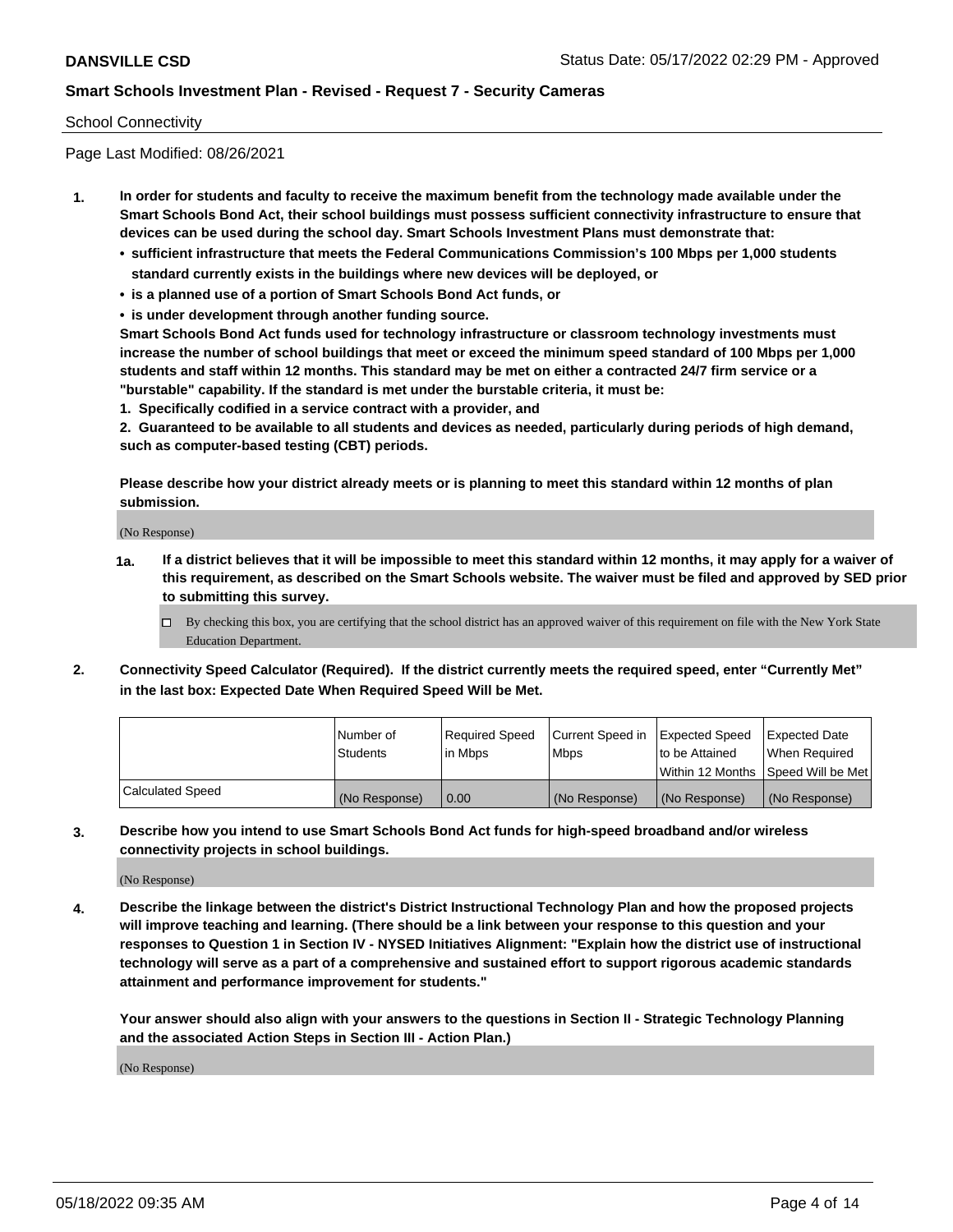#### School Connectivity

Page Last Modified: 08/26/2021

**5. If the district wishes to have students and staff access the Internet from wireless devices within the school building, or in close proximity to it, it must first ensure that it has a robust Wi-Fi network in place that has sufficient bandwidth to meet user demand.**

**Please describe how you have quantified this demand and how you plan to meet this demand.**

(No Response)

**6. Smart Schools plans with any expenditures in the School Connectivity category require a project number from the Office of Facilities Planning. Districts must submit an SSBA LOI and receive project numbers prior to submitting the SSIP. As indicated on the LOI, some projects may be eligible for a streamlined review and will not require a building permit.**

**Please indicate on a separate row each project number given to you by the Office of Facilities Planning.**

| <b>Project Number</b> |  |
|-----------------------|--|
| (No Response)         |  |

**7. Certain high-tech security and connectivity infrastructure projects may be eligible for an expedited review process as determined by the Office of Facilities Planning.**

**Was your project deemed eligible for streamlined review?**

(No Response)

#### **8. Include the name and license number of the architect or engineer of record.**

| Name          | I License Number |
|---------------|------------------|
| (No Response) | (No Response)    |

#### **9. Public Expenditures – Loanable (Counts toward the nonpublic loan calculation)**

| Select the allowable expenditure type.<br>Repeat to add another item under each type. | <b>PUBLIC</b> Items to be<br><b>Purchased</b> | Quantity         | Cost Per Item    | <b>Total Cost</b> |
|---------------------------------------------------------------------------------------|-----------------------------------------------|------------------|------------------|-------------------|
| (No Response)                                                                         | (No Response)                                 | (No<br>Response) | (No<br>Response) | 0.00              |
|                                                                                       |                                               | 0                | 0.00             |                   |

### **10. Public Expenditures – Non-Loanable (Does not count toward nonpublic loan calculation)**

| Select the allowable expenditure | <b>PUBLIC</b> Items to be purchased | Quantity      | Cost per Item | <b>Total Cost</b> |
|----------------------------------|-------------------------------------|---------------|---------------|-------------------|
| type.                            |                                     |               |               |                   |
| Repeat to add another item under |                                     |               |               |                   |
| each type.                       |                                     |               |               |                   |
| (No Response)                    | (No Response)                       | (No Response) | (No Response) | 0.00              |
|                                  |                                     | U             | 0.00          |                   |

#### **11. Final 2014-15 BEDS Enrollment to calculate Nonpublic Sharing Requirement (no changes allowed.)**

|            | <b>Public Enrollment</b> | Nonpublic Enrollment | <b>Total Enrollment</b> | l Nonpublic Percentage |
|------------|--------------------------|----------------------|-------------------------|------------------------|
| Enrollment | 1.479                    |                      | .479.00                 | 0.00                   |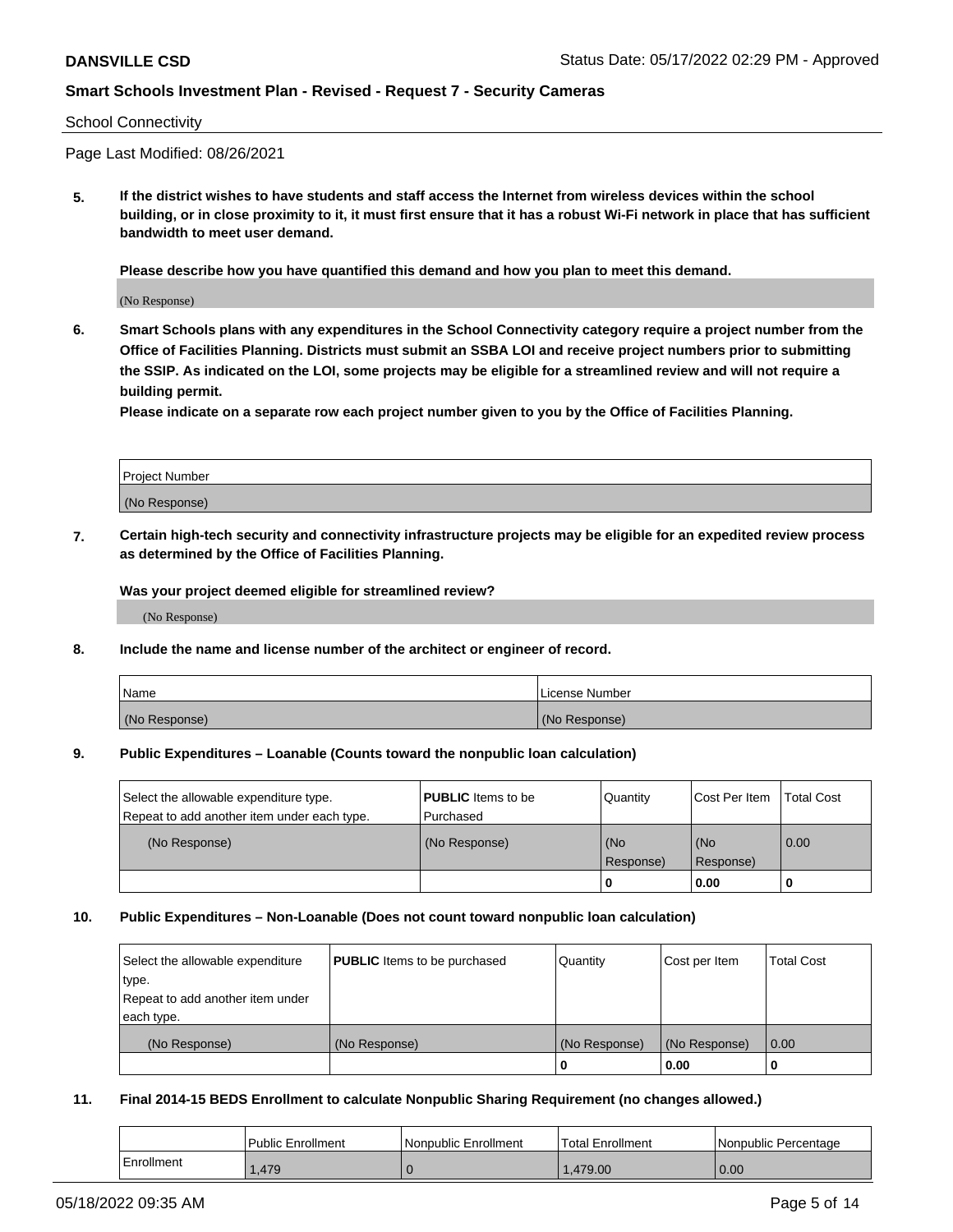# School Connectivity

Page Last Modified: 08/26/2021

# **12. Total Public Budget - Loanable (Counts toward the nonpublic loan calculation)**

|                                               | <b>Public Allocations</b> | <b>Estimated Nonpublic Loan</b><br>Amount | Estimated Total Sub-Allocations |
|-----------------------------------------------|---------------------------|-------------------------------------------|---------------------------------|
| Network/Access Costs                          | (No Response)             | 0.00                                      | 0.00                            |
| School Internal Connections and<br>Components | (No Response)             | 0.00                                      | 0.00                            |
| Other                                         | (No Response)             | 0.00                                      | 0.00                            |
| Totals:                                       | 0.00                      |                                           | 0                               |

### **13. Total Public Budget – Non-Loanable (Does not count toward the nonpublic loan calculation)**

|                                            | Sub-          |
|--------------------------------------------|---------------|
|                                            | Allocation    |
| Network/Access Costs                       | (No Response) |
| <b>Outside Plant Costs</b>                 | (No Response) |
| School Internal Connections and Components | (No Response) |
| <b>Professional Services</b>               | (No Response) |
| Testing                                    | (No Response) |
| <b>Other Upfront Costs</b>                 | (No Response) |
| <b>Other Costs</b>                         | (No Response) |
| Totals:                                    | 0.00          |

### **14. School Connectivity Totals**

|                          | Total Sub-Allocations |
|--------------------------|-----------------------|
| Total Loanable Items     | 0.00                  |
| Total Non-Ioanable Items | 0.00                  |
| Totals:                  | 0                     |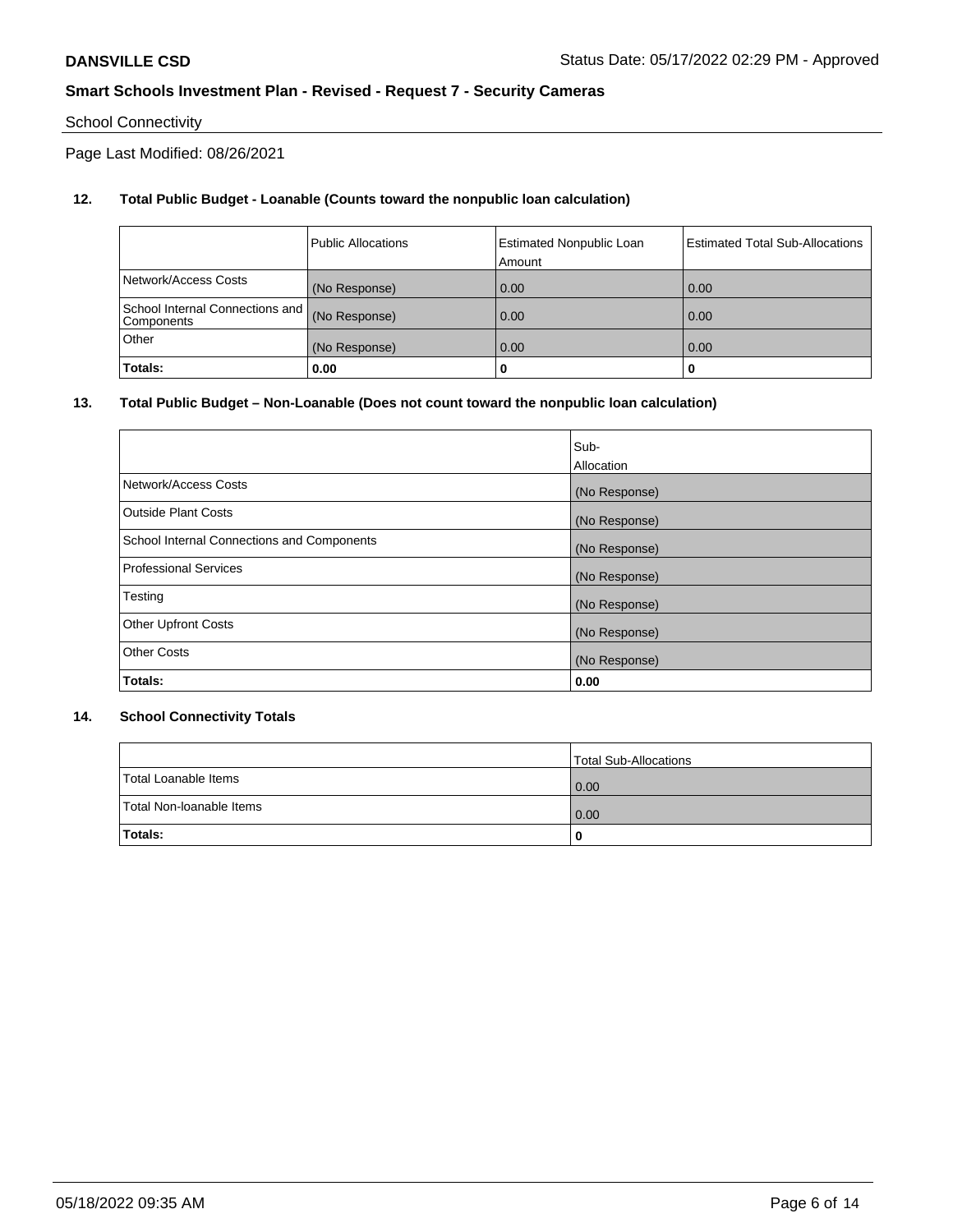Community Connectivity (Broadband and Wireless)

Page Last Modified: 08/26/2021

**1. Describe how you intend to use Smart Schools Bond Act funds for high-speed broadband and/or wireless connectivity projects in the community.**

(No Response)

**2. Please describe how the proposed project(s) will promote student achievement and increase student and/or staff access to the Internet in a manner that enhances student learning and/or instruction outside of the school day and/or school building.**

(No Response)

**3. Community connectivity projects must comply with all the necessary local building codes and regulations (building and related permits are not required prior to plan submission).**

 $\Box$  I certify that we will comply with all the necessary local building codes and regulations.

**4. Please describe the physical location of the proposed investment.**

(No Response)

**5. Please provide the initial list of partners participating in the Community Connectivity Broadband Project, along with their Federal Tax Identification (Employer Identification) number.**

| <b>Project Partners</b> | l Federal ID # |
|-------------------------|----------------|
| (No Response)           | (No Response)  |

**6. Please detail the type, quantity, per unit cost and total cost of the eligible items under each sub-category.**

| Select the allowable expenditure | Item to be purchased | Quantity      | Cost per Item | <b>Total Cost</b> |
|----------------------------------|----------------------|---------------|---------------|-------------------|
| type.                            |                      |               |               |                   |
| Repeat to add another item under |                      |               |               |                   |
| each type.                       |                      |               |               |                   |
| (No Response)                    | (No Response)        | (No Response) | (No Response) | 0.00              |
|                                  |                      | 0             | 0.00          |                   |

**7. If you are submitting an allocation for Community Connectivity, complete this table.**

**Note that the calculated Total at the bottom of the table must equal the Total allocation for this category that you entered in the SSIP Overview overall budget.**

|                                    | Sub-Allocation |
|------------------------------------|----------------|
| Network/Access Costs               | (No Response)  |
| Outside Plant Costs                | (No Response)  |
| <b>Tower Costs</b>                 | (No Response)  |
| <b>Customer Premises Equipment</b> | (No Response)  |
| Professional Services              | (No Response)  |
| Testing                            | (No Response)  |
| <b>Other Upfront Costs</b>         | (No Response)  |
| <b>Other Costs</b>                 | (No Response)  |
| Totals:                            | 0.00           |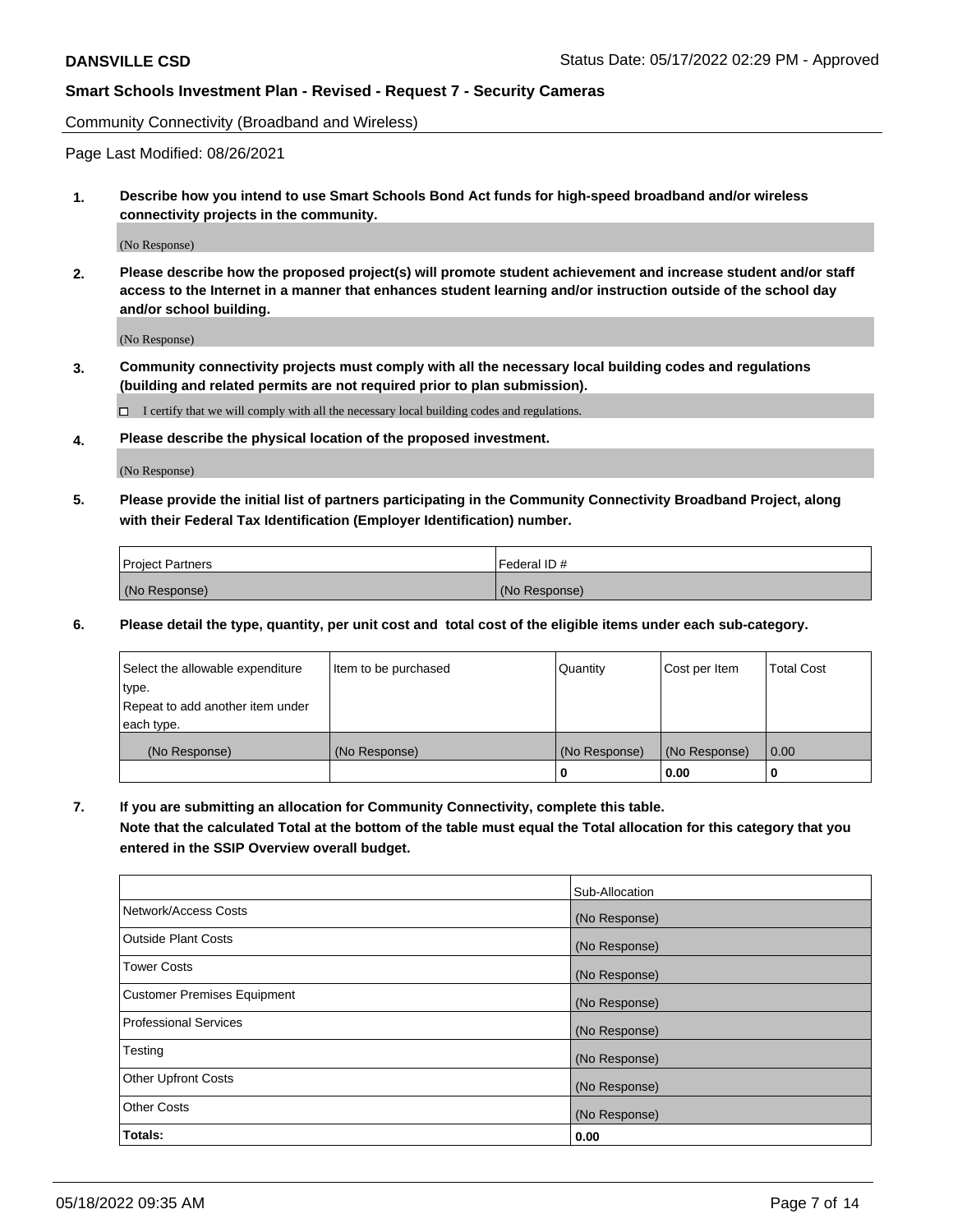## Classroom Learning Technology

Page Last Modified: 08/26/2021

**1. In order for students and faculty to receive the maximum benefit from the technology made available under the Smart Schools Bond Act, their school buildings must possess sufficient connectivity infrastructure to ensure that devices can be used during the school day. Smart Schools Investment Plans must demonstrate that sufficient infrastructure that meets the Federal Communications Commission's 100 Mbps per 1,000 students standard currently exists in the buildings where new devices will be deployed, or is a planned use of a portion of Smart Schools Bond Act funds, or is under development through another funding source.**

**Smart Schools Bond Act funds used for technology infrastructure or classroom technology investments must increase the number of school buildings that meet or exceed the minimum speed standard of 100 Mbps per 1,000 students and staff within 12 months. This standard may be met on either a contracted 24/7 firm service or a "burstable" capability. If the standard is met under the burstable criteria, it must be:**

**1. Specifically codified in a service contract with a provider, and**

**2. Guaranteed to be available to all students and devices as needed, particularly during periods of high demand, such as computer-based testing (CBT) periods.**

**Please describe how your district already meets or is planning to meet this standard within 12 months of plan submission.**

(No Response)

- **1a. If a district believes that it will be impossible to meet this standard within 12 months, it may apply for a waiver of this requirement, as described on the Smart Schools website. The waiver must be filed and approved by SED prior to submitting this survey.**
	- By checking this box, you are certifying that the school district has an approved waiver of this requirement on file with the New York State Education Department.
- **2. Connectivity Speed Calculator (Required). If the district currently meets the required speed, enter "Currently Met" in the last box: Expected Date When Required Speed Will be Met.**

|                  | Number of     | Required Speed | Current Speed in | Expected Speed | Expected Date                           |
|------------------|---------------|----------------|------------------|----------------|-----------------------------------------|
|                  | Students      | lin Mbps       | <b>Mbps</b>      | to be Attained | When Required                           |
|                  |               |                |                  |                | l Within 12 Months ISpeed Will be Met l |
| Calculated Speed | (No Response) | 0.00           | (No Response)    | (No Response)  | (No Response)                           |

**3. If the district wishes to have students and staff access the Internet from wireless devices within the school building, or in close proximity to it, it must first ensure that it has a robust Wi-Fi network in place that has sufficient bandwidth to meet user demand.**

**Please describe how you have quantified this demand and how you plan to meet this demand.**

(No Response)

**4. All New York State public school districts are required to complete and submit an Instructional Technology Plan survey to the New York State Education Department in compliance with Section 753 of the Education Law and per Part 100.12 of the Commissioner's Regulations.**

**Districts that include educational technology purchases as part of their Smart Schools Investment Plan must have a submitted and approved Instructional Technology Plan survey on file with the New York State Education Department.**

- By checking this box, you are certifying that the school district has an approved Instructional Technology Plan survey on file with the New York State Education Department.
- **5. Describe the devices you intend to purchase and their compatibility with existing or planned platforms or systems. Specifically address the adequacy of each facility's electrical, HVAC and other infrastructure necessary to install and support the operation of the planned technology.**

(No Response)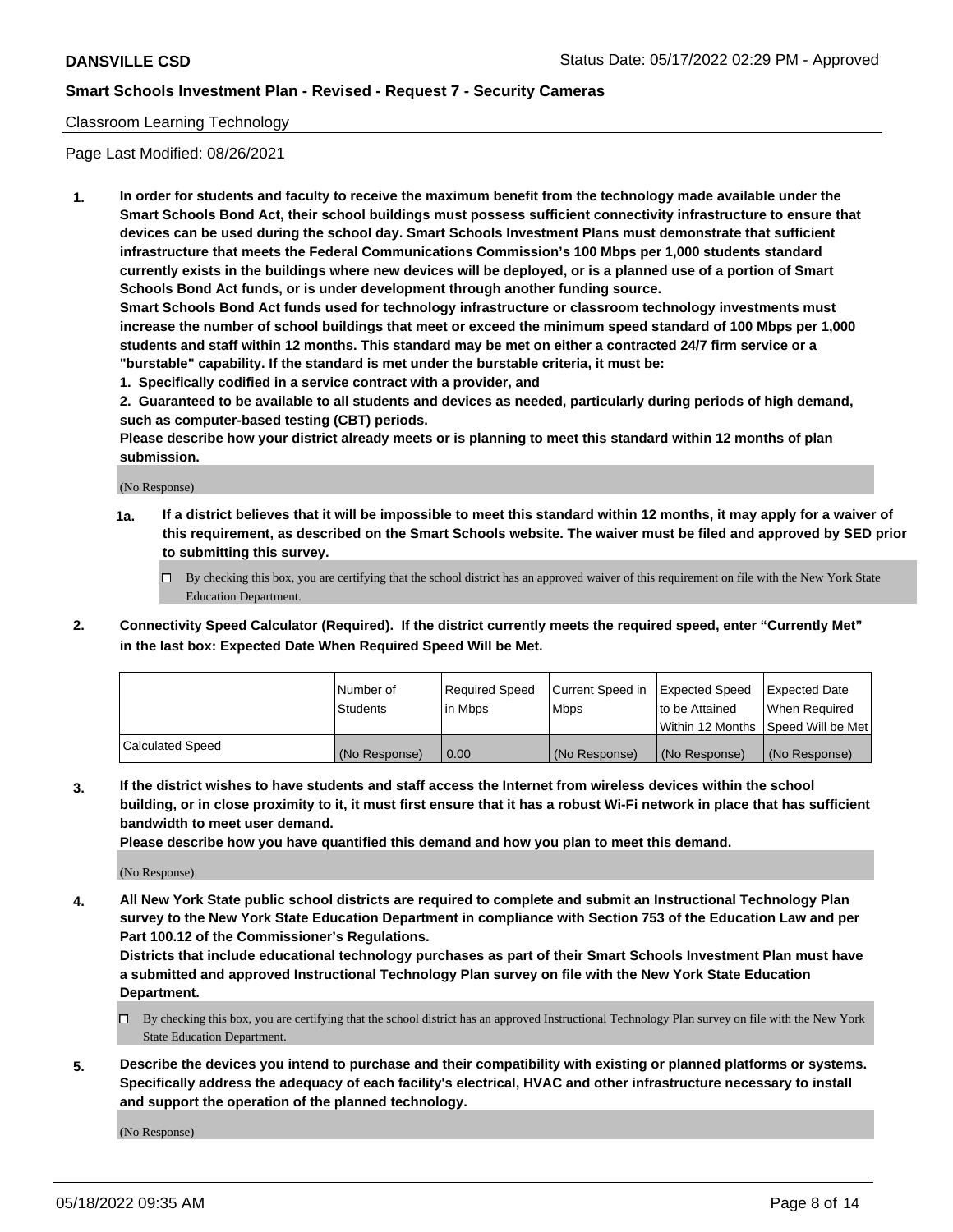### Classroom Learning Technology

Page Last Modified: 08/26/2021

- **6. Describe how the proposed technology purchases will:**
	- **> enhance differentiated instruction;**
	- **> expand student learning inside and outside the classroom;**
	- **> benefit students with disabilities and English language learners; and**
	- **> contribute to the reduction of other learning gaps that have been identified within the district.**

**The expectation is that districts will place a priority on addressing the needs of students who struggle to succeed in a rigorous curriculum. Responses in this section should specifically address this concern and align with the district's Instructional Technology Plan (in particular Question 2 of E. Curriculum and Instruction: "Does the district's instructional technology plan address the needs of students with disabilities to ensure equitable access to instruction, materials and assessments?" and Question 3 of the same section: "Does the district's instructional technology plan address the provision of assistive technology specifically for students with disabilities to ensure access to and participation in the general curriculum?")**

**In addition, describe how the district ensures equitable access to instruction, materials and assessments and participation in the general curriculum for both SWD and English Language Learners/Multilingual Learners (ELL/MLL) students.**

**Please note: If this plan has been identified as a Remote Learning Plan to be submitted and reviewed on an expedited basis, the district should explain how this plan will facilitate remote and hybrid learning, in lieu of responding to the question above.**

(No Response)

**7. Where appropriate, describe how the proposed technology purchases will enhance ongoing communication with parents and other stakeholders and help the district facilitate technology-based regional partnerships, including distance learning and other efforts.**

(No Response)

**8. Describe the district's plan to provide professional development to ensure that administrators, teachers and staff can employ the technology purchased to enhance instruction successfully.**

**Note: This response should be aligned and expanded upon in accordance with your district's response to Question 1 of F. Professional Development of your Instructional Technology Plan: "Please provide a summary of professional development offered to teachers and staff, for the time period covered by this plan, to support technology to enhance teaching and learning. Please include topics, audience and method of delivery within your summary."**

**Please note: If this plan has been identified as a Remote Learning Plan to be submitted and reviewed on an expedited basis, the district should provide a statement confirming that the district has provided or will provide professional development on these devices to its staff, in lieu of responding to the question above.**

(No Response)

**9. Districts must contact one of the SUNY/CUNY teacher preparation programs listed on the document on the left side of the page that supplies the largest number of the district's new teachers to request advice on innovative uses and best practices at the intersection of pedagogy and educational technology.**

- By checking this box, you certify that you have contacted the SUNY/CUNY teacher preparation program that supplies the largest number of your new teachers to request advice on these issues.
- **9a. Please enter the name of the SUNY or CUNY Institution that you contacted.**

(No Response)

**9b. Enter the primary Institution phone number.**

(No Response)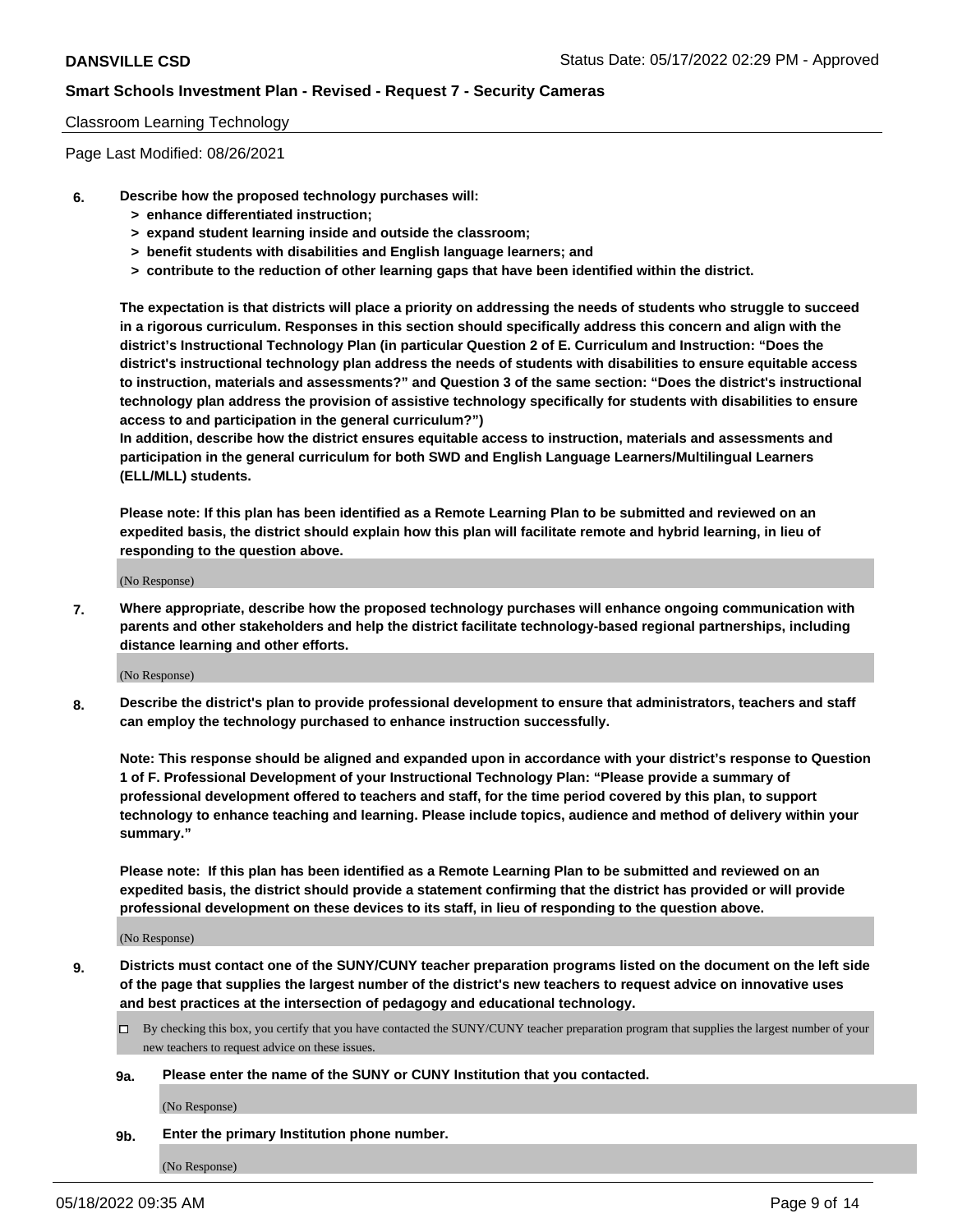# Classroom Learning Technology

Page Last Modified: 08/26/2021

**9c. Enter the name of the contact person with whom you consulted and/or will be collaborating with on innovative uses of technology and best practices.**

(No Response)

**10. To ensure the sustainability of technology purchases made with Smart Schools funds, districts must demonstrate a long-term plan to maintain and replace technology purchases supported by Smart Schools Bond Act funds. This sustainability plan shall demonstrate a district's capacity to support recurring costs of use that are ineligible for Smart Schools Bond Act funding such as device maintenance, technical support, Internet and wireless fees, maintenance of hotspots, staff professional development, building maintenance and the replacement of incidental items. Further, such a sustainability plan shall include a long-term plan for the replacement of purchased devices and equipment at the end of their useful life with other funding sources.**

 $\square$  By checking this box, you certify that the district has a sustainability plan as described above.

**11. Districts must ensure that devices purchased with Smart Schools Bond funds will be distributed, prepared for use, maintained and supported appropriately. Districts must maintain detailed device inventories in accordance with generally accepted accounting principles.**

By checking this box, you certify that the district has a distribution and inventory management plan and system in place.

**12. Please detail the type, quantity, per unit cost and total cost of the eligible items under each sub-category.**

| Select the allowable expenditure<br>type.      | I Item to be Purchased | Quantity      | Cost per Item | <b>Total Cost</b> |
|------------------------------------------------|------------------------|---------------|---------------|-------------------|
| Repeat to add another item under<br>each type. |                        |               |               |                   |
| (No Response)                                  | (No Response)          | (No Response) | (No Response) | 0.00              |
|                                                |                        | U             | 0.00          |                   |

# **13. Final 2014-15 BEDS Enrollment to calculate Nonpublic Sharing Requirement (no changes allowed.)**

|            | Public Enrollment | Nonpublic Enrollment | <b>Total Enrollment</b> | Nonpublic<br>l Percentage |
|------------|-------------------|----------------------|-------------------------|---------------------------|
| Enrollment | .479              |                      | .479.00                 | 0.00                      |

# **14. If you are submitting an allocation for Classroom Learning Technology complete this table.**

|                          | Public School Sub-Allocation | <b>Estimated Nonpublic Loan</b><br>Amount | <b>Estimated Total Public and</b><br>Nonpublic Sub-Allocation |
|--------------------------|------------------------------|-------------------------------------------|---------------------------------------------------------------|
|                          |                              | (Based on Percentage Above)               |                                                               |
| Interactive Whiteboards  | (No Response)                | 0.00                                      | 0.00                                                          |
| <b>Computer Servers</b>  | (No Response)                | 0.00                                      | 0.00                                                          |
| <b>Desktop Computers</b> | (No Response)                | 0.00                                      | 0.00                                                          |
| <b>Laptop Computers</b>  | (No Response)                | 0.00                                      | 0.00                                                          |
| <b>Tablet Computers</b>  | (No Response)                | 0.00                                      | 0.00                                                          |
| <b>Other Costs</b>       | (No Response)                | 0.00                                      | 0.00                                                          |
| Totals:                  | 0.00                         | 0                                         |                                                               |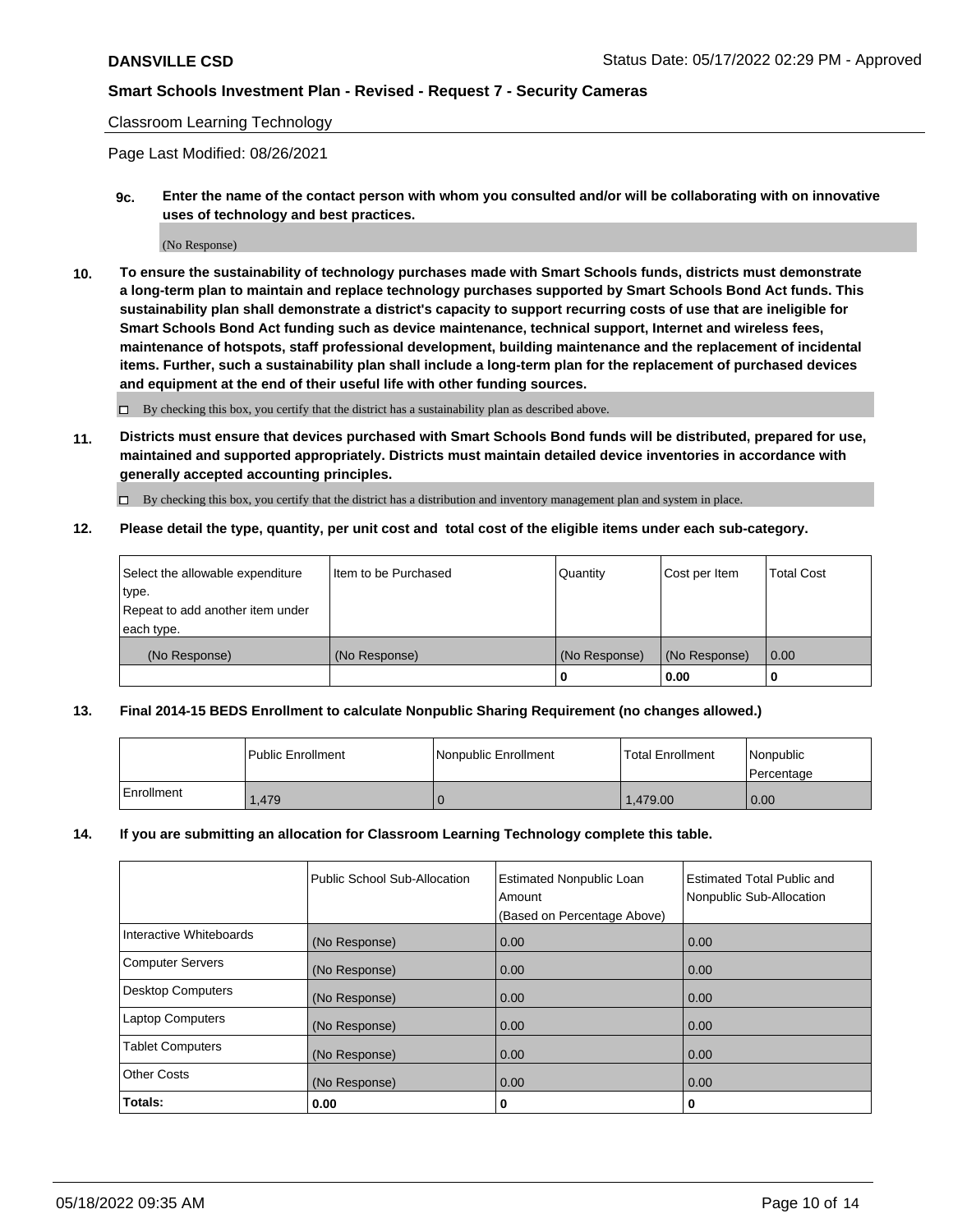### Pre-Kindergarten Classrooms

Page Last Modified: 08/26/2021

**1. Provide information regarding how and where the district is currently serving pre-kindergarten students and justify the need for additional space with enrollment projections over 3 years.**

(No Response)

- **2. Describe the district's plan to construct, enhance or modernize education facilities to accommodate prekindergarten programs. Such plans must include:**
	- **Specific descriptions of what the district intends to do to each space;**
	- **An affirmation that new pre-kindergarten classrooms will contain a minimum of 900 square feet per classroom;**
	- **The number of classrooms involved;**
	- **The approximate construction costs per classroom; and**
	- **Confirmation that the space is district-owned or has a long-term lease that exceeds the probable useful life of the improvements.**

(No Response)

**3. Smart Schools Bond Act funds may only be used for capital construction costs. Describe the type and amount of additional funds that will be required to support ineligible ongoing costs (e.g. instruction, supplies) associated with any additional pre-kindergarten classrooms that the district plans to add.**

(No Response)

**4. All plans and specifications for the erection, repair, enlargement or remodeling of school buildings in any public school district in the State must be reviewed and approved by the Commissioner. Districts that plan capital projects using their Smart Schools Bond Act funds will undergo a Preliminary Review Process by the Office of Facilities Planning.**

**Please indicate on a separate row each project number given to you by the Office of Facilities Planning.**

| Project Number |  |
|----------------|--|
| (No Response)  |  |

**5. Please detail the type, quantity, per unit cost and total cost of the eligible items under each sub-category.**

| Select the allowable expenditure | Item to be purchased | Quantity      | Cost per Item | <b>Total Cost</b> |
|----------------------------------|----------------------|---------------|---------------|-------------------|
| type.                            |                      |               |               |                   |
| Repeat to add another item under |                      |               |               |                   |
| each type.                       |                      |               |               |                   |
| (No Response)                    | (No Response)        | (No Response) | (No Response) | 0.00              |
|                                  |                      | 0             | 0.00          |                   |

**6. If you have made an allocation for Pre-Kindergarten Classrooms, complete this table.**

**Note that the calculated Total at the bottom of the table must equal the Total allocation for this category that you entered in the SSIP Overview overall budget.**

|                                          | Sub-Allocation |
|------------------------------------------|----------------|
| Construct Pre-K Classrooms               | (No Response)  |
| Enhance/Modernize Educational Facilities | (No Response)  |
| <b>Other Costs</b>                       | (No Response)  |
| Totals:                                  | 0.00           |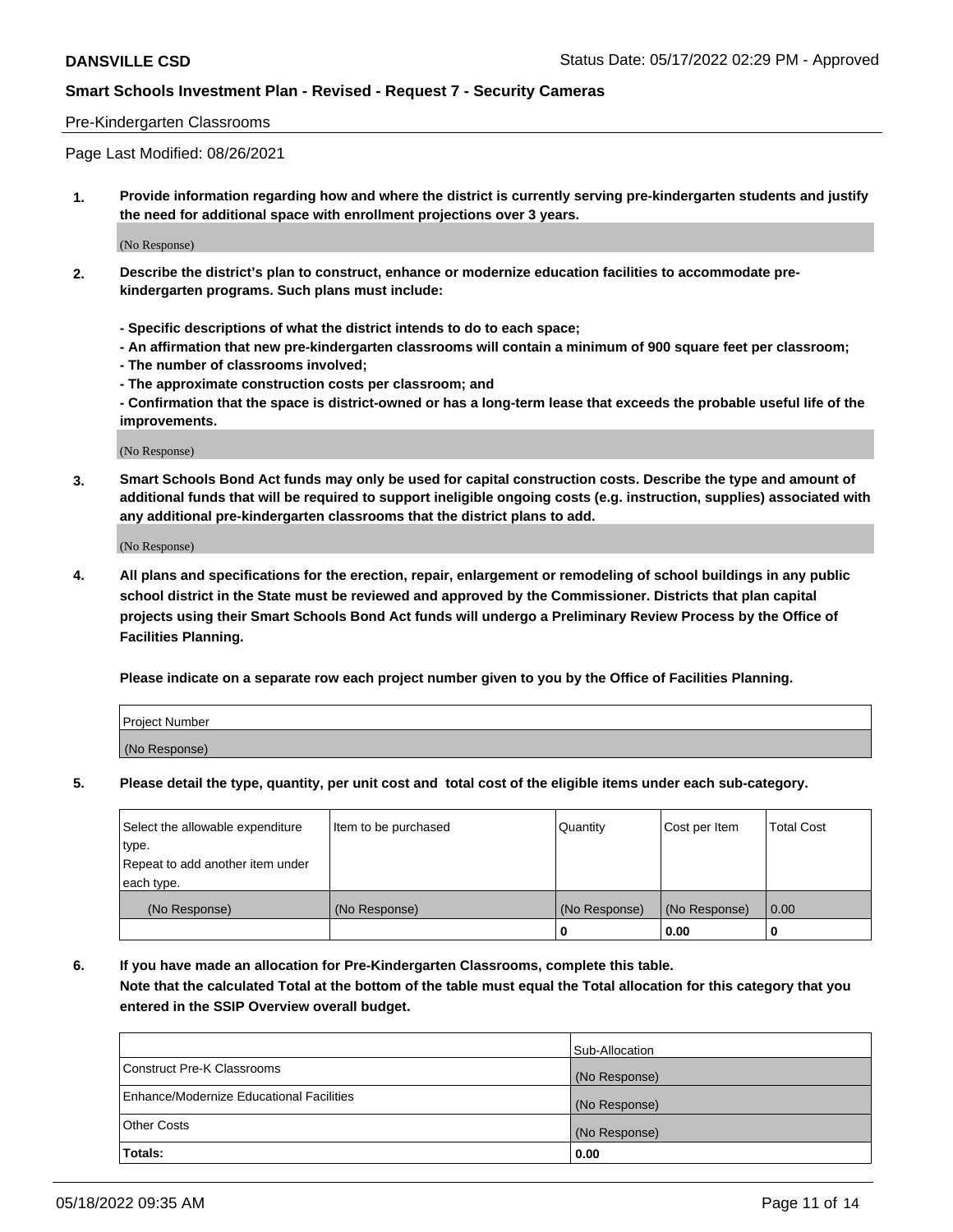Replace Transportable Classrooms

Page Last Modified: 08/26/2021

**1. Describe the district's plan to construct, enhance or modernize education facilities to provide high-quality instructional space by replacing transportable classrooms.**

(No Response)

**2. All plans and specifications for the erection, repair, enlargement or remodeling of school buildings in any public school district in the State must be reviewed and approved by the Commissioner. Districts that plan capital projects using their Smart Schools Bond Act funds will undergo a Preliminary Review Process by the Office of Facilities Planning.**

**Please indicate on a separate row each project number given to you by the Office of Facilities Planning.**

| <b>Project Number</b> |  |
|-----------------------|--|
| (No Response)         |  |

**3. For large projects that seek to blend Smart Schools Bond Act dollars with other funds, please note that Smart Schools Bond Act funds can be allocated on a pro rata basis depending on the number of new classrooms built that directly replace transportable classroom units.**

**If a district seeks to blend Smart Schools Bond Act dollars with other funds describe below what other funds are being used and what portion of the money will be Smart Schools Bond Act funds.**

(No Response)

**4. Please detail the type, quantity, per unit cost and total cost of the eligible items under each sub-category.**

| Select the allowable expenditure | Item to be purchased | Quantity      | Cost per Item | <b>Total Cost</b> |
|----------------------------------|----------------------|---------------|---------------|-------------------|
| type.                            |                      |               |               |                   |
| Repeat to add another item under |                      |               |               |                   |
| each type.                       |                      |               |               |                   |
| (No Response)                    | (No Response)        | (No Response) | (No Response) | 0.00              |
|                                  |                      | U             | 0.00          |                   |

**5. If you have made an allocation for Replace Transportable Classrooms, complete this table.**

**Note that the calculated Total at the bottom of the table must equal the Total allocation for this category that you entered in the SSIP Overview overall budget.**

|                                                | Sub-Allocation |
|------------------------------------------------|----------------|
| Construct New Instructional Space              | (No Response)  |
| Enhance/Modernize Existing Instructional Space | (No Response)  |
| <b>Other Costs</b>                             | (No Response)  |
| Totals:                                        | 0.00           |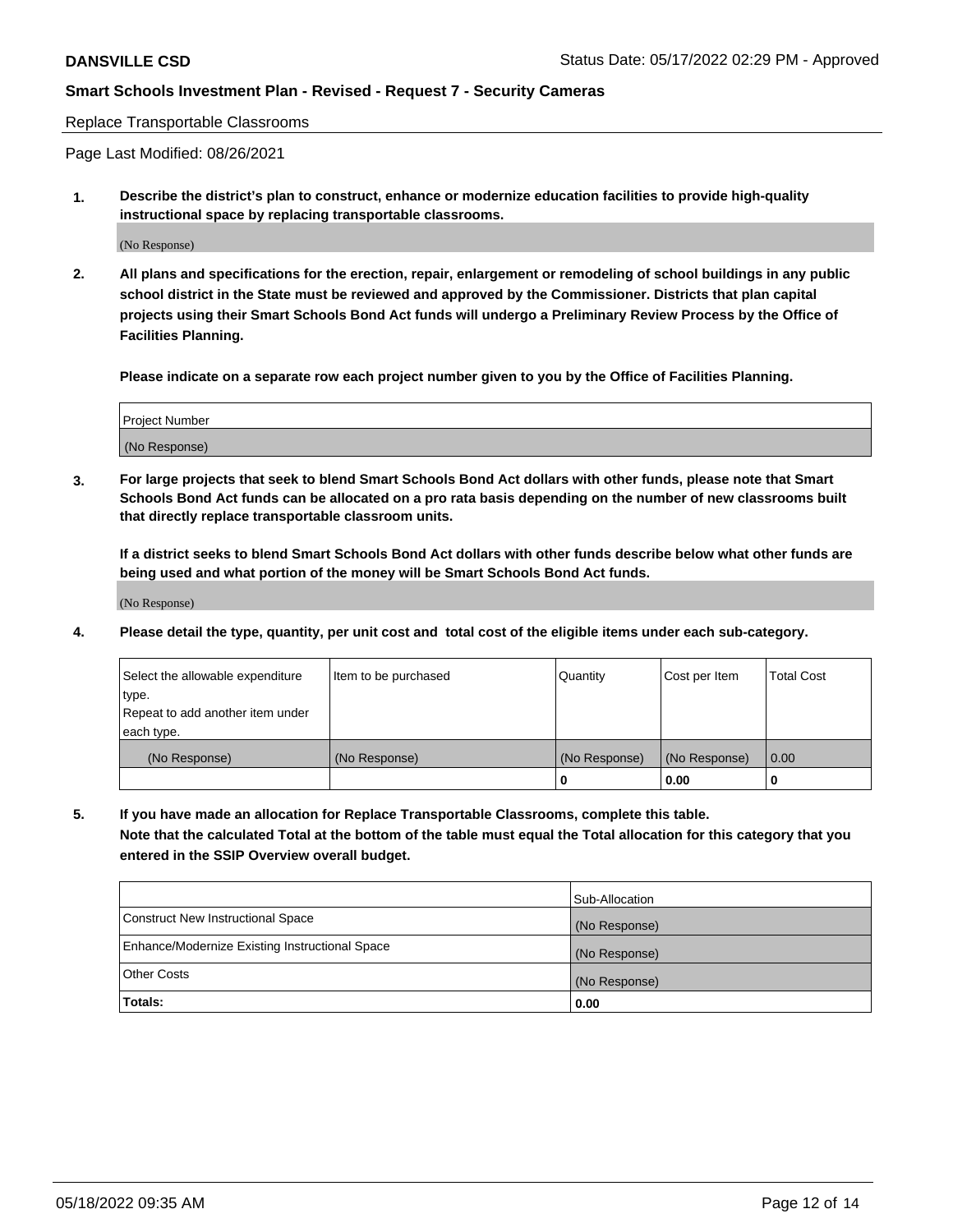### High-Tech Security Features

Page Last Modified: 05/11/2022

**1. Describe how you intend to use Smart Schools Bond Act funds to install high-tech security features in school buildings and on school campuses.**

We are proposing to install a total of 19 cameras at the new physical education facility currently under construction. Cameras will be able to produce up to 5 Megapixel images and there will be 17 fixed dome cameras and 2 Pan/Title/Zoom cameras. All cameras will be recorded on servers running ILS VMS 3.0. There are a total of (10) drop locations, at each of the locations, we will land a NEMA enclosure and an 8 port managed Gigabit switch. Each of the cameras on the pole will be connected to the switch and there are (2) SFP ports to send and receive a fiber connection at each pole run by others.

**2. All plans and specifications for the erection, repair, enlargement or remodeling of school buildings in any public school district in the State must be reviewed and approved by the Commissioner. Smart Schools plans with any expenditures in the High-Tech Security category require a project number from the Office of Facilities Planning. Districts must submit an SSBA LOI and receive project numbers prior to submitting the SSIP. As indicated on the LOI, some projects may be eligible for a streamlined review and will not require a building permit. Please indicate on a separate row each project number given to you by the Office of Facilities Planning.**

| <b>Project Number</b> |  |
|-----------------------|--|
| 24-10-01-06-0-003-019 |  |

**3. Was your project deemed eligible for streamlined Review?**

| - 1 | Y es           |
|-----|----------------|
| ✓   | N <sub>0</sub> |

**4. Include the name and license number of the architect or engineer of record.**

| Name          | License Number |
|---------------|----------------|
| Michael Place | 41579          |

**5. Please detail the type, quantity, per unit cost and total cost of the eligible items under each sub-category.**

| Select the allowable expenditure<br>type.<br>Repeat to add another item under | Item to be purchased                       | Quantity       | Cost per Item | <b>Total Cost</b> |
|-------------------------------------------------------------------------------|--------------------------------------------|----------------|---------------|-------------------|
| each type.                                                                    |                                            |                |               |                   |
| <b>Other Costs</b>                                                            | 5 Megapixel Outdoor Vandal Dome            | 17             | 399.00        | 6,783.00          |
| <b>Other Costs</b>                                                            | Pole Mount For Dome                        | 17             | 30.00         | 510.00            |
| <b>Electronic Security System</b>                                             | 5 MP PTZ Camera                            | $\overline{2}$ | 975.00        | 1,950.00          |
| <b>Other Costs</b>                                                            | Custom Back Plate for camera               | 2              | 40.00         | 80.00             |
| <b>Other Costs</b>                                                            | Pole Mount for Camera                      | $\overline{2}$ | 50.00         | 100.00            |
| <b>Other Costs</b>                                                            | Ubiquiti EdgeSwitch                        | 10             | 398.00        | 3,980.00          |
| <b>Other Costs</b>                                                            | Nema Enclosure                             | 10             | 788.00        | 7,880.00          |
| <b>Other Costs</b>                                                            | Ubiquiti Ethernet Surge Protector          | 10             | 22.00         | 220.00            |
| <b>Other Costs</b>                                                            | Ubiquiti SFP Sleds-Multi Mode              | 5              | 76.00         | 380.00            |
| <b>Electronic Security System</b>                                             | <b>ILS Universe License for Conversion</b> | 17             | 72.00         | 1,224.00          |
| <b>Electronic Security System</b>                                             | CAT 6 Patch Cable                          | 19             | 8.00          | 152.00            |